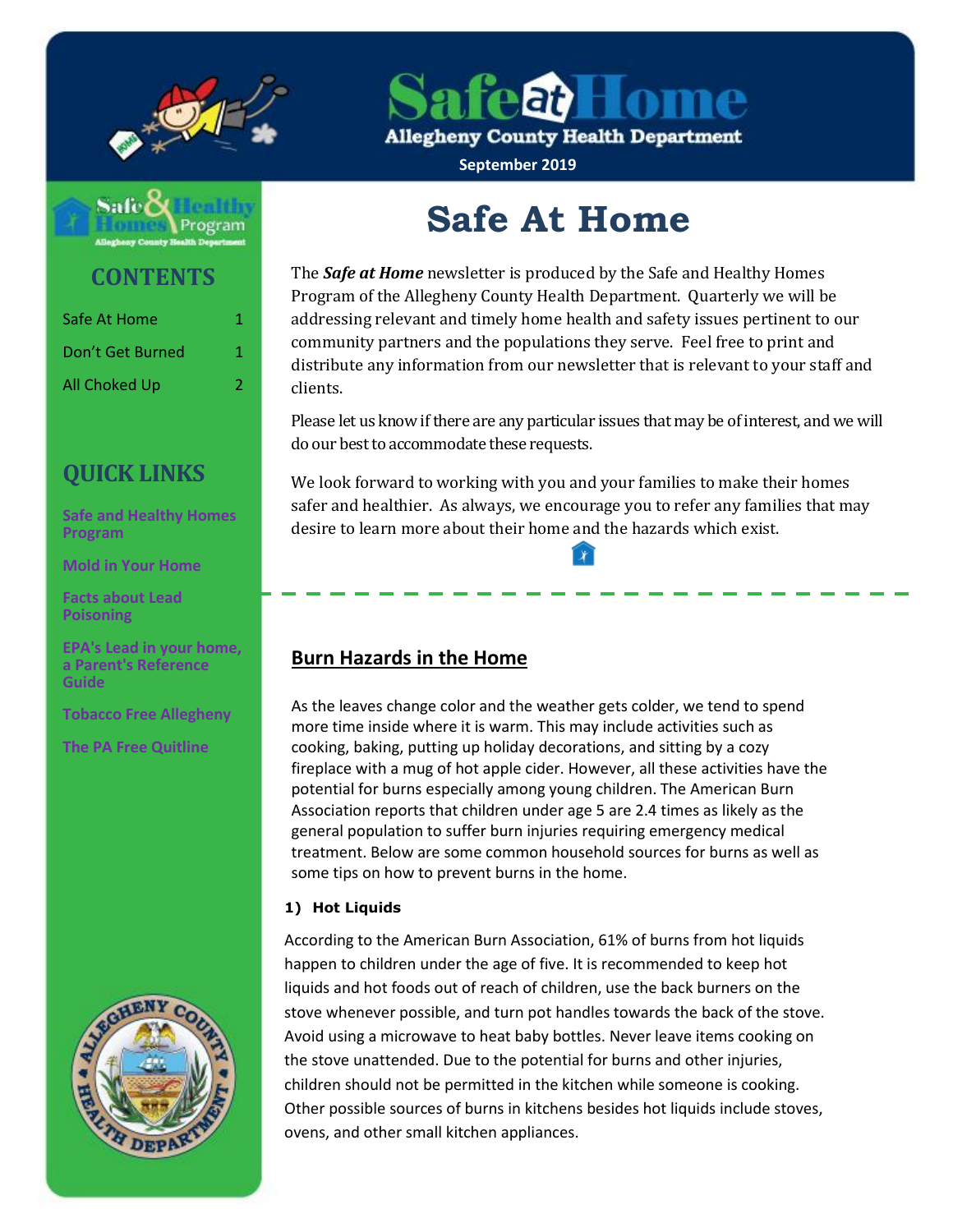#### **2) Tap Water**

When people typically think of hot liquids, they do not always consider hot tap water. A hot tap water temperature of 140 degrees Fahrenheit can cause a third-degree burn in just five seconds. For safety reasons, it is recommended to have a hot tap water temperature between 110- and 120-degrees Fahrenheit. In addition, young children should not be left alone in a bathtub unsupervised due to the potential for burns from hot water. An adult should always test the bath water temperature before placing a child in the tub. Anti-scald devices can be installed on water faucets and showerheads. In addition, thermostatic mixing valves which regulate the plumbing of the entire home are also available.

#### **3) Candles and Lighters**

Like hot liquids, caution should also be used with items that have open flames such as candles and lighters. Candles should not be left unattended especially when nobody is home or while sleeping. Candles should not be placed in a location where they could be knocked over, reached by children, or near flammable items. Lighters and matches should be stored out of reach of children and locked up if possible.

#### **4) Home Heating**

As the start of heating season approaches, it is important to note that heating systems and their components can also be sources of burns. Keep children away from fireplaces, wood-burning stoves, furnaces, and space heaters. Radiators and baseboard heaters should be properly covered in order to prevent burns.

#### **For more information on how to prevent burns in the home, please see the links below:**

American Burn Associatio[n http://ameriburn.org/prevention/prevention-resources/#1493037731300](http://ameriburn.org/prevention/prevention-resources/#1493037731300-e4bd5ba9-3769) [e4bd5ba9-3769](http://ameriburn.org/prevention/prevention-resources/#1493037731300-e4bd5ba9-3769)

Centers for Disease Control and Prevention (CDC[\) https://www.cdc.gov/safechild/burns/index.html](https://www.cdc.gov/safechild/burns/index.html)

Safe Kids Worldwid[e https://www.safekids.org/tip/burns-and-scalds-prevention-tips](https://www.safekids.org/tip/burns-and-scalds-prevention-tips)

## **Choking and Strangulation Hazards**

Of course, we are all here to reduce injury and illness to children. An article in *Clinics* states that accidental threats to breathing (non-drowning) constituted the leading cause of death among children less than 1 year of age. Children under 4 years old are also at a greater risk of serious injury or death due to airway obstruction. We already know most of the choking and strangulation accidents, also known as asphyxia, happen at home. So, let us talk about where those dangers are coming from and how to reduce them.



**STRANGULATION HAZARD**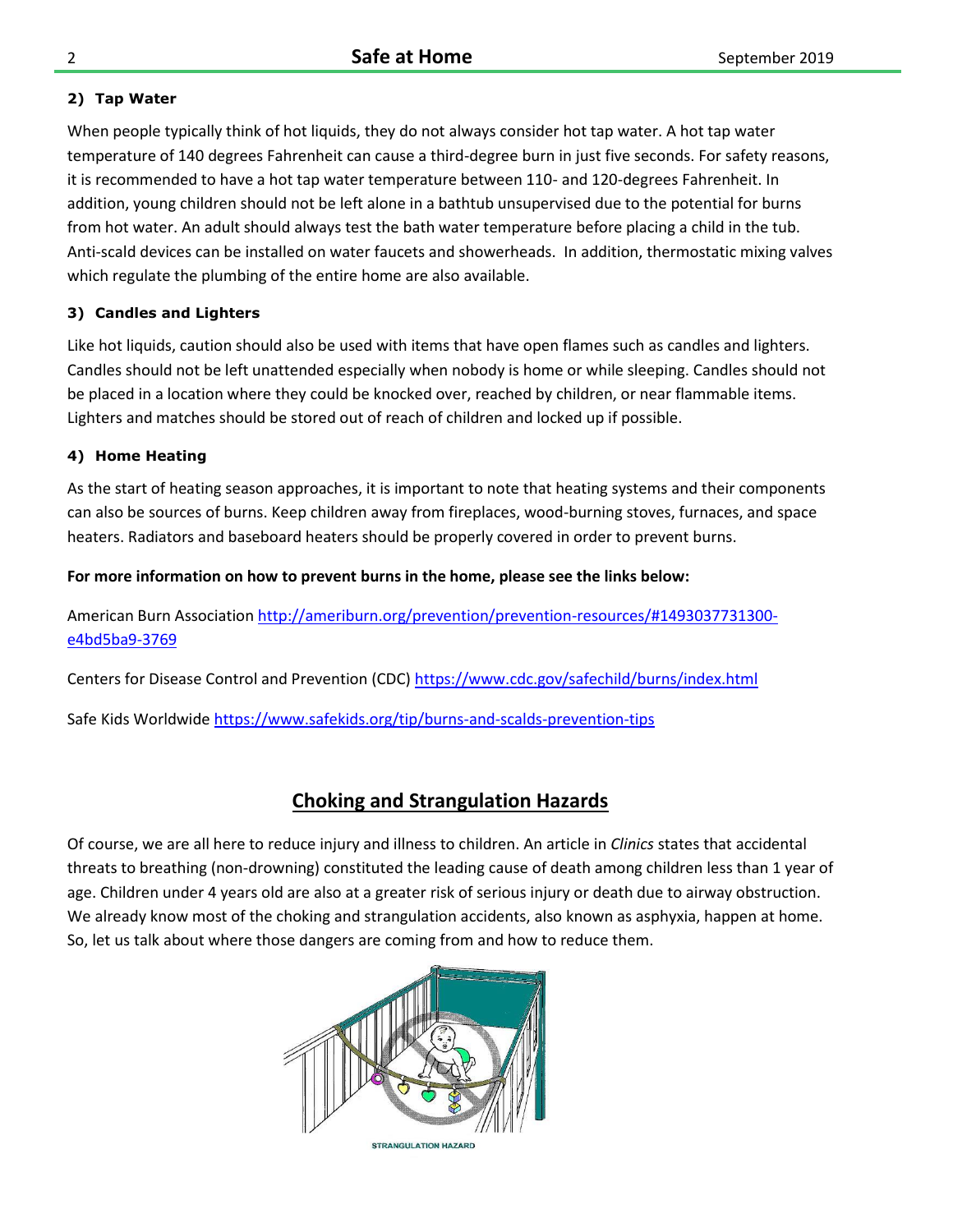#### **Safe At Home Safe At Home** September 2019

Strangulation can happen with anything from clothing and blankets to cords on toys and window blinds. Young children have smaller and less rigid windpipes, meaning they can suffocate much quicker than adults or older children when their necks are constricted. According to Child Accident Prevention Trust, a toddler could lose consciousness in just 15 seconds and die within just a few minutes. This is also one reason why safe sleep situations, such as the ABC method (Alone, on their Back, in a Crib), are so important for infants. Blinds with cords should either be replaced, or cords kept out of reach, even from furniture that may be climbed. Be sure straps or cords, such as a pacifier tether, are kept under 6 inches. You may also want to consider removing drawstrings from jackets or sweatshirts as they may become entangled or caught on things like playground equipment or doors and windows. Do not allow little ones to wear necklaces, ribbons, or other items around their necks.



The majority of children's choking incidents are associated with food, coins, and toys with over 50% being attributed to food. According to an article from Nationwide Children's Hospital, on average, a child will die every 5 days in the US from choking on food. They also suggest that children younger than 4 not be fed hard foods such as nuts, hard candy, and chunks of raw vegetables. Avoid round and soft foods such as grapes, chunks of cheese sticks, or slices of hotdog, instead cut these types of items lengthwise or in pieces about the size of a fingernail. Hotdogs cause more choking deaths than any other food posing the biggest risk. Always insist on children sitting down to eat. For non-food items you may want to get a small object tester or keep around a toilet paper roll (though slightly bigger than desired), as they allow you to determine if a child under 3 years old can choke on an item. In addition to coins and toys keep items such as marbles or other small balls, buttons, pen caps, balloons, jewelry, and especially magnets and small batteries out of reach. Beyond choking, magnets and batteries can cause a host of other injuries if swallowed.

Hopefully with this information we can prevent these incidences. But accidents do happen so this is another good reason to consider learning to do the Heimlich maneuver and CPR.

For more information on preventing choking and strangulation please visit:

<https://www.safekids.org/tip/choking-and-strangulation-prevention-tips>

[https://www.chop.edu/centers-programs/kohls-injury-prevention-program/choking-and](https://www.chop.edu/centers-programs/kohls-injury-prevention-program/choking-and-suffocation)[suffocation](https://www.chop.edu/centers-programs/kohls-injury-prevention-program/choking-and-suffocation)



*This project is funded, in part, under a contract with the Pennsylvania Department of Health*